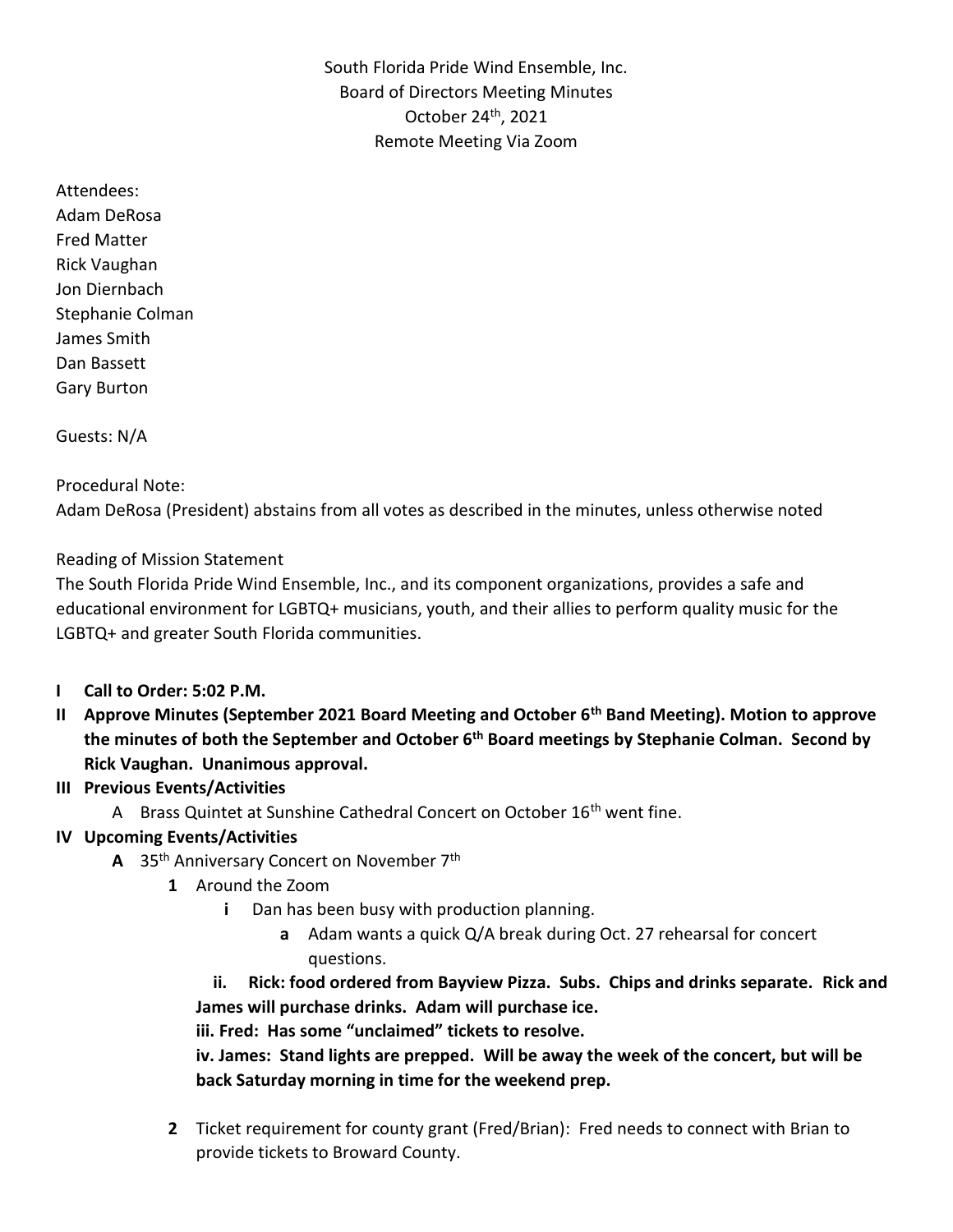- **3** Song Sponsorship Update (Adam) All but 2 songs sponsored as of this board meeting.
- **B** Fundraiser at Bona on November 8<sup>th</sup> (need Facebook Invite)
- **C** Pride Fort Lauderdale Parade on November 20<sup>th</sup> (need to register if we are doing this). Will poll the members present at Oct. 24 rehearsal.
- D Jazz Band Concert on December  $12<sup>th</sup>$  (promotion for this event has begun) 1
- E December 17th Concert at Mikel Park (City of Wilton Manors) (flyer created)
- F 2022 YPB
	- 1 No applications in October.
	- 2 Dan thinks that its possible that, having taken a year off, we may need to rebuild the program.
- **V Open Forum (guests)**

### **VI Old Business**

- **A** Social Justice Initiatives (Fred)
	- **1** Thus far, we haven't featured many Black composers. Going forward, Dan will investigate for diverse composers.
	- **2** Has been attempting to contact diverse groups.
- B Review Membership Handbook.
	- 1 Motion by Stephanie Colman to approve the latest revision to the membership handbook. Second by Rick Vaughan. Unanimous approval.
- C Review Emergency Binder
	- 1 Stephanie will make some adjustments as suggested. Once ready, it will be shared with the webmaster for be placed online.

#### **VII New Business**

- A Review 2021-2023 SFPWE Schedule
	- **1** 1 st rehearsal of 2022 January 12
	- **2** Jazz Band rehearsals for 2022 TBD.
	- **3** Band Banquet on March 9<sup>th</sup>
	- **4** Spring rehearsals to begin March 16th
- **B** \$3500 donation drive (launch on November 1<sup>st</sup>, matching new donors through the end of 2021)

### **VIIIOfficer Reports**

- A President
	- 1 Retreat Notes (November Board Meeting)
	- 2 "Parking Lot" Issues (November Board Meeting)
		- i Examine the name of the organization
		- ii Board meetings: format and people
		- iii Dealing with differences/conflicts among members
	- 3 Bid for 2024 Pride Bands Alliance Conference
		- i Volunteer interest meeting on Wednesday, November  $10<sup>th</sup>$  at 7pm via Zoom
- B Vice President
- C Secretary
- D Treasurer
	- 1 2021-2022 SFPWE Budget
		- i Motion to approve Budget as revised by Jon Diernbach. Second by Stephanie Colman. Unanimous approval.
- E Personnel Director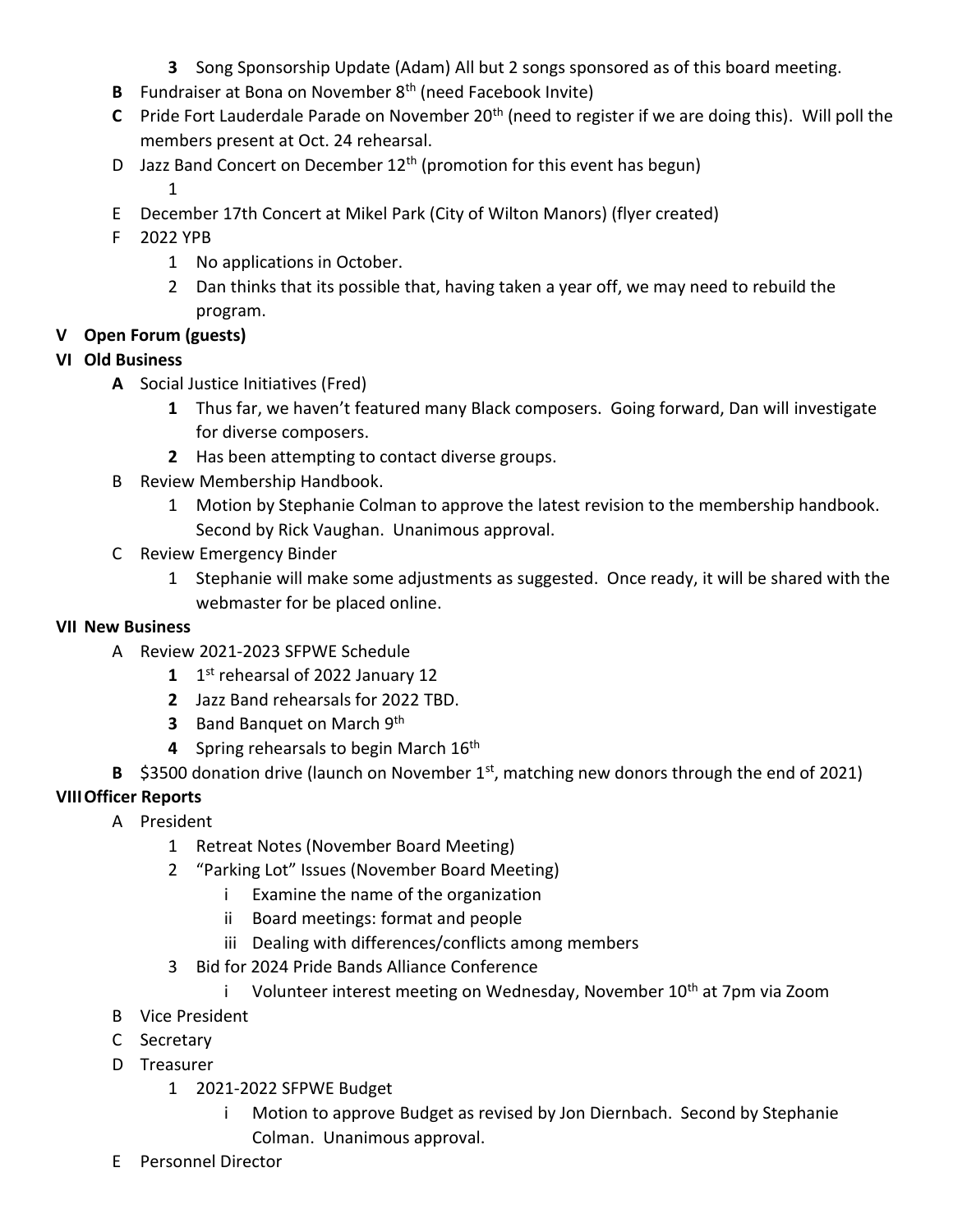- **1** Motion by Stephanie Colman to grant a dues financial hardship waiver to Cameron Glass. Second by Jon Diernbach. Unanimous approval.
- F Community Member

# **IX Staff Reports**

- A Artistic Director
- B Assistant Artistic Director
- C Marching Band Director
- D Jazz Band Director
- E Managing Director
- F Marketing Director
- G Web Master
- H Grant Writer
	- 1 Money is coming in as reflected in the Treasurer's report
	- 2 Fast Track panel is set for November
	- 3 FAB! Grant for 2023 is open. I have already reached out to Dan about some ideas. Would like to get this wrapped up before the end of 2021.
	- 4 Budget concern expressed to Adam and Rick regarding the \$150,000 threshold for some of the larger grants
- I Social Director
- **X Next Board Meeting: Monday, November 15. 5 p.m.**
- **XI Adjournment: 6:52 p.m.**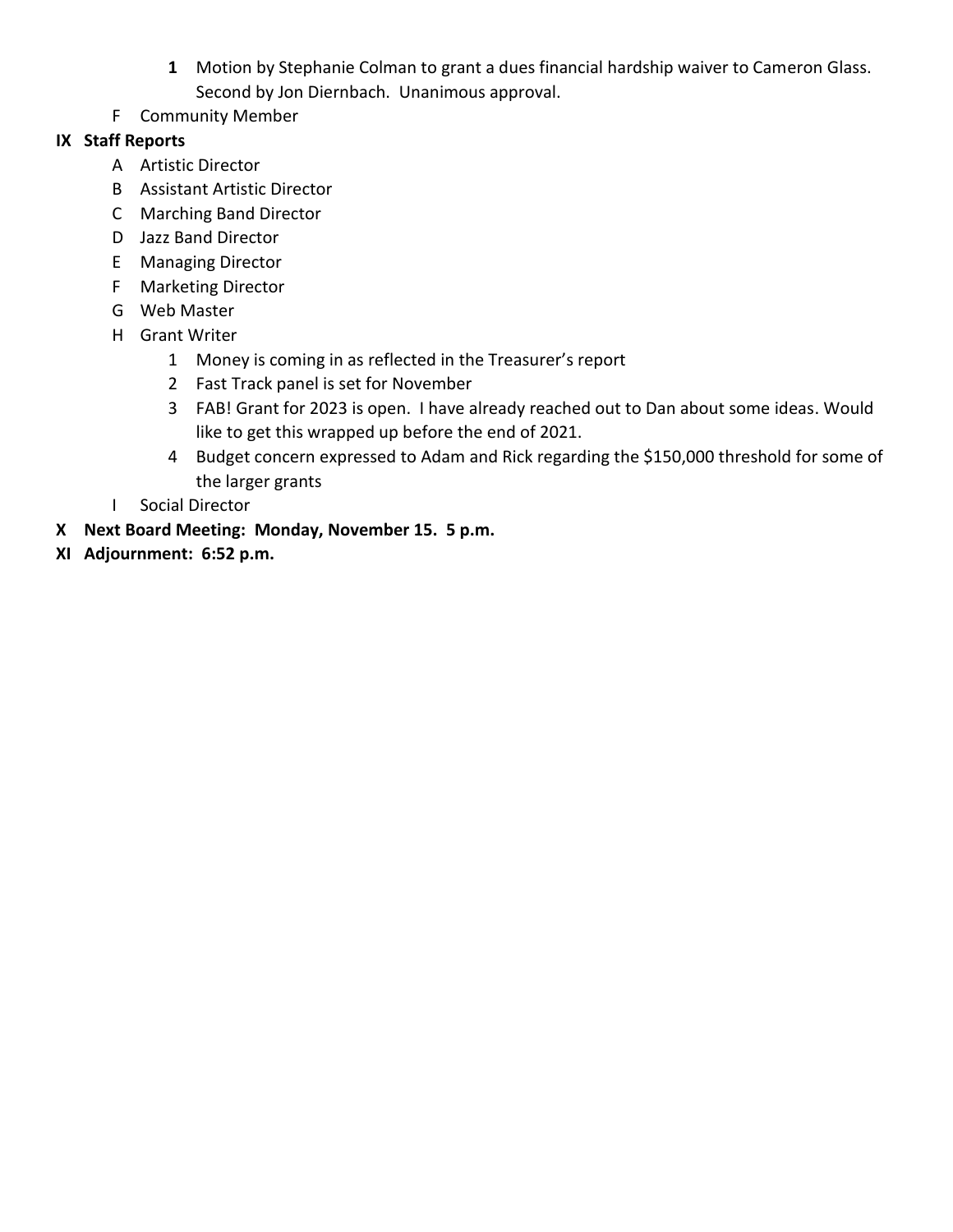#### **Pride Wind Ensemble**

### **Treasurer Report – October 24, 2021 Board Meeting**

#### **Cash Assets**

|                    | August 31,2021 | September 30,2021 | October 22,2021 |
|--------------------|----------------|-------------------|-----------------|
| BankU Oper Acct    | \$42,423.04    | \$45,994.76       | \$76,055.93     |
| <b>YPB Acct</b>    | \$17,487.45    | \$19,487.45       | \$19,487.45     |
| PayPal             | \$<br>732.51   | \$.<br>141.03     | \$<br>56.77     |
|                    |                |                   |                 |
| Total              | \$53,807.07    | \$65,623.24       | \$95,600.15     |
| Jon Sims Endowment | \$8,761.94     | \$8.761.94        | \$8,761.94      |

#### **Discussion Points**

# **Operating Account activity since September board meeting**

| <b>Expenses</b>                                    |    |            | <b>Income</b>                     |              |
|----------------------------------------------------|----|------------|-----------------------------------|--------------|
| Payroll                                            |    | \$2,174.50 | <b>Total deposits</b>             | \$36,500.13  |
| Website                                            | \$ | 34.95      | See additional page for breakdown |              |
| Visa payment                                       |    | \$1,582.66 |                                   |              |
| <b>Brian French</b>                                | \$ | 200.00     |                                   |              |
| Carol Kassie                                       | \$ | 100.00     |                                   |              |
| <b>ASCAP</b>                                       | \$ | 387.00     |                                   |              |
|                                                    |    |            |                                   |              |
| Pending                                            |    |            |                                   |              |
| Visa payment                                       |    | \$957.24   | Paypal deposit                    | \$<br>509.45 |
|                                                    |    |            | Stripe deposit                    | \$<br>23.97  |
| YPB Account activity since September board meeting |    |            |                                   |              |
| <b>Expenses</b>                                    |    |            | Income                            |              |
|                                                    |    |            |                                   |              |
| <b>To-Dones</b>                                    |    |            | VISA Payment breakdown            |              |

| Budget building 2021-2022 | St. Marks    | \$150.00 |
|---------------------------|--------------|----------|
| ASCAP report              | Life Storage | \$265.00 |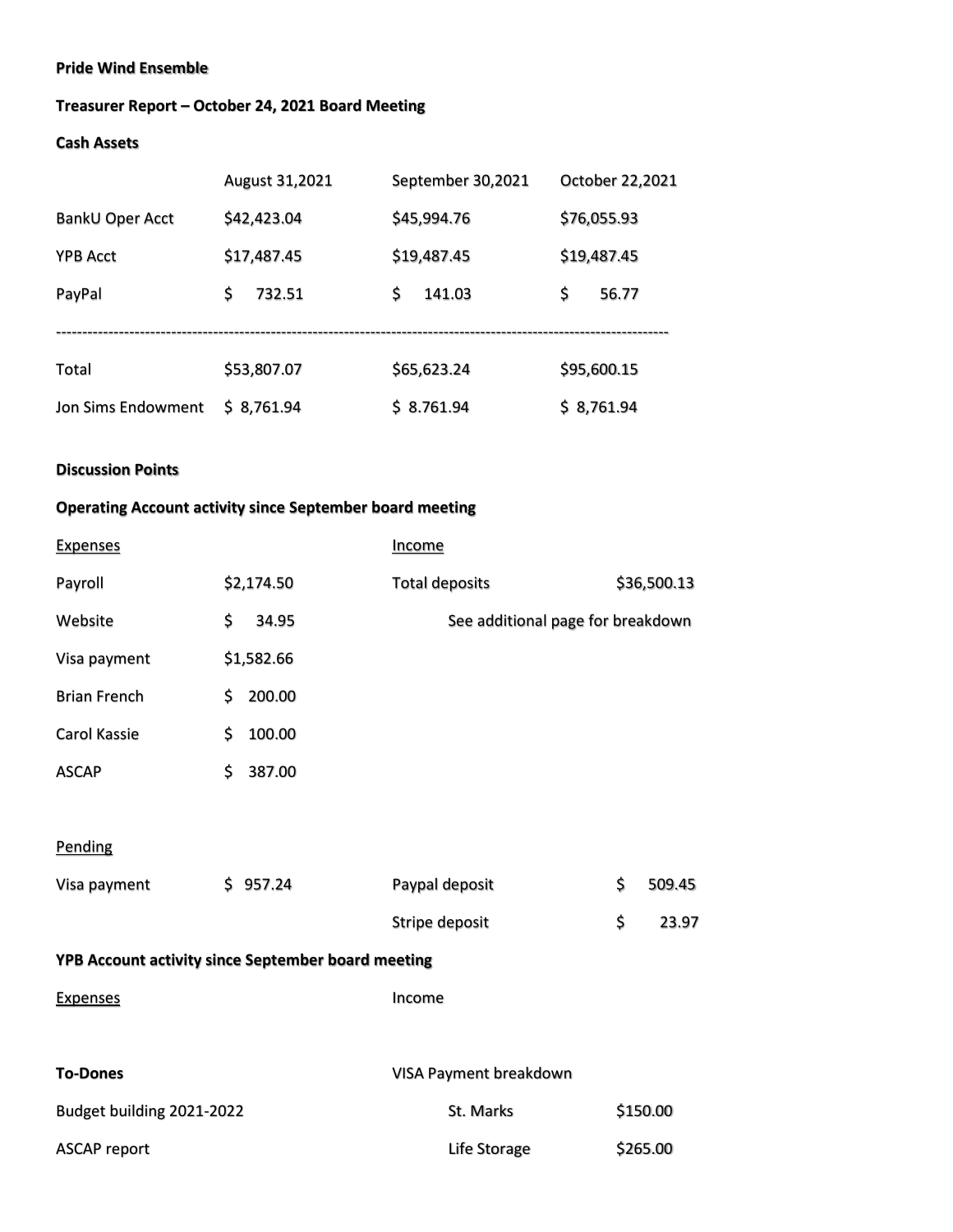| <b>To-Dos</b>                | <b>Anniy Pins</b> | \$315.00 |
|------------------------------|-------------------|----------|
| Spread and load Budget to QB | Grosh Backdrop    | \$852.66 |
| Respectfully submitted,      |                   |          |

Rick Vaughan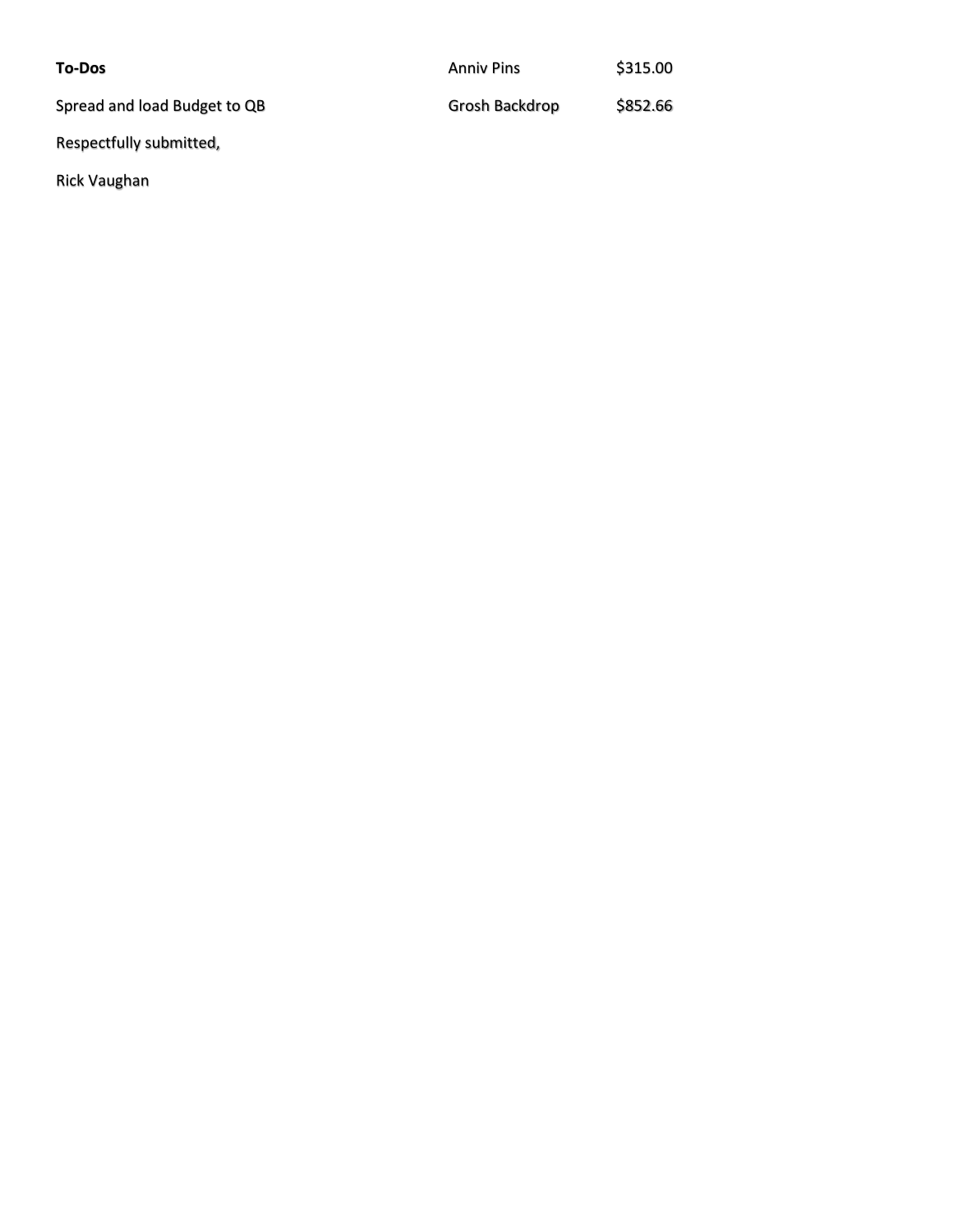#### SFPWE

#### Revenue Breakdown

#### Treasurer Report for October 2021 Board Meeting

| Quarter Dues              | \$ 450   |
|---------------------------|----------|
| <b>Annual Dues</b>        | \$300    |
| <b>Season Tickets</b>     | \$450    |
| <b>Individual Tickets</b> | \$1,680  |
| Contributions             | \$6,350  |
| Song Sponsorships         | \$385    |
| <b>Streaming Tickets</b>  | \$325    |
| Grants – Broward          | \$27,000 |
| less                      |          |
| <b>Credit Card Fees</b>   | \$49.66  |
| Paypal Fees               | \$99.27  |
| Stripe commissions        | \$12.46  |
| Reimburse Stephanie       | \$278.48 |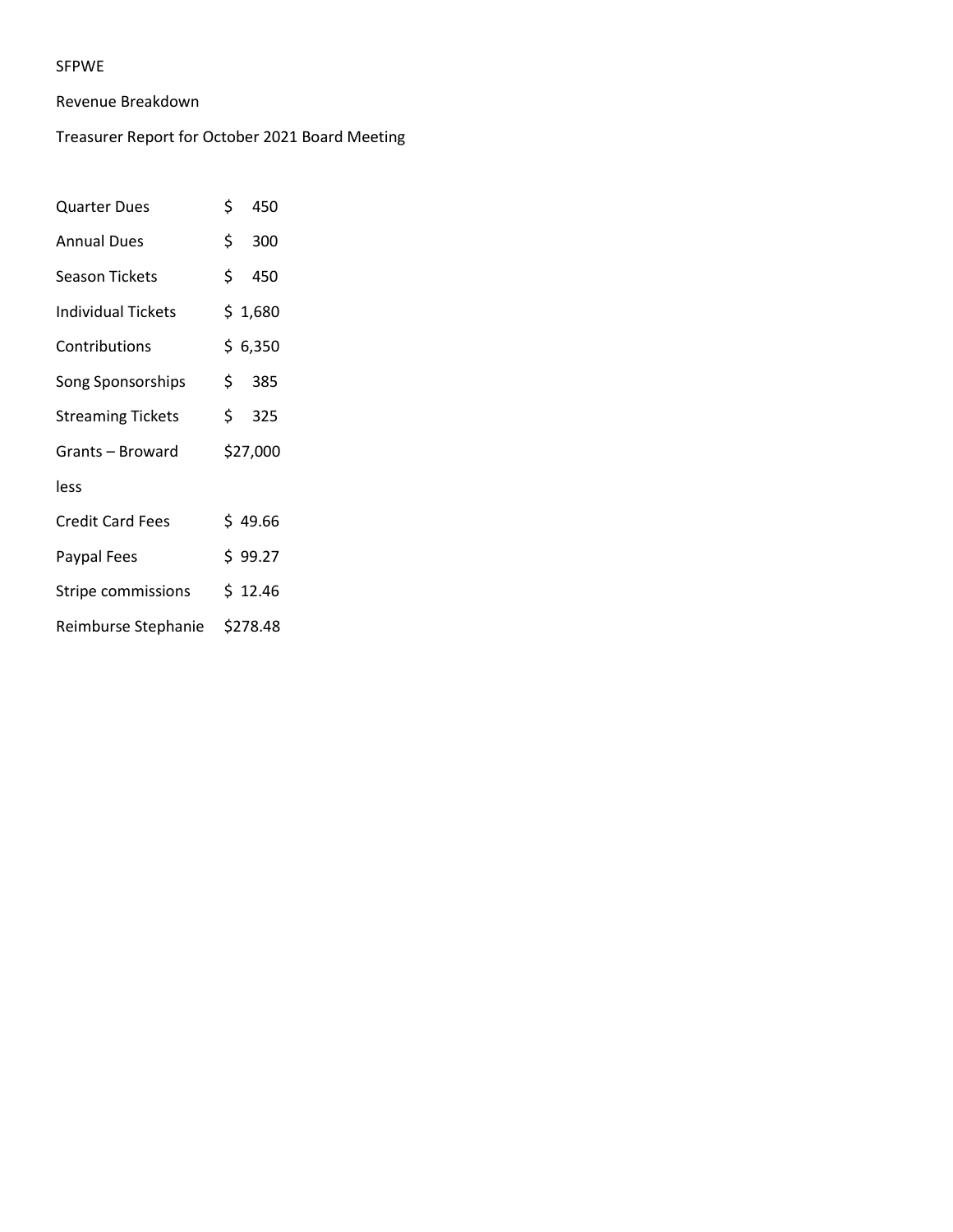South Florida Pride Wind Ensemble

### Draft 2021-2022 Fiscal Year Budget – By Class

| <b>Fall Concert</b><br>(Mix 35 Ann and Fall 22) |           | <b>Holiday Jazz Concert</b> |             |
|-------------------------------------------------|-----------|-----------------------------|-------------|
| <b>Income</b>                                   |           | Income                      |             |
| <b>Tickets</b>                                  | \$9,000   | <b>Tickets</b>              | \$600       |
| <b>Ad Sales</b>                                 | 500       |                             |             |
| Song Sponsorships                               | 0         | Song Sponsorships           | $\mathbf 0$ |
| <b>Member Dues</b>                              | 3,200     |                             |             |
| Indiv. Donations                                | 1,000     | Indiv. Donations            | 400         |
| <b>Total</b>                                    | \$13,700  | \$1,000<br><b>Total</b>     |             |
| <b>Expenses</b>                                 |           | <b>Expenses</b>             |             |
| Advertising                                     | \$<br>700 | Advertising                 | \$<br>300   |
| Venue                                           | 1,600     |                             |             |
| <b>Box Office</b>                               | 550       |                             |             |
| Artistic Staff (Aug-Oct)                        | 3,443     |                             |             |
| Production-Artistic                             | 2,800     | Production-Artistic         | 500         |
| Production-Technical                            | 3,700     | Production-Technical        | 500         |
| Programs                                        | 150       | Programs                    | 150         |
| Food                                            | 700       |                             |             |
| <b>Truck</b>                                    | 350       | Truck                       | 200         |
| Music                                           | 700       | Music                       | 400         |
| <b>Facility Rental</b>                          | 500       | <b>Facility Rental</b>      | 300         |
| <b>Total</b>                                    | \$15,193  | <b>Total</b>                | \$2,350     |
| <b>Net</b>                                      | (51, 493) | <b>Net</b>                  | (51,350)    |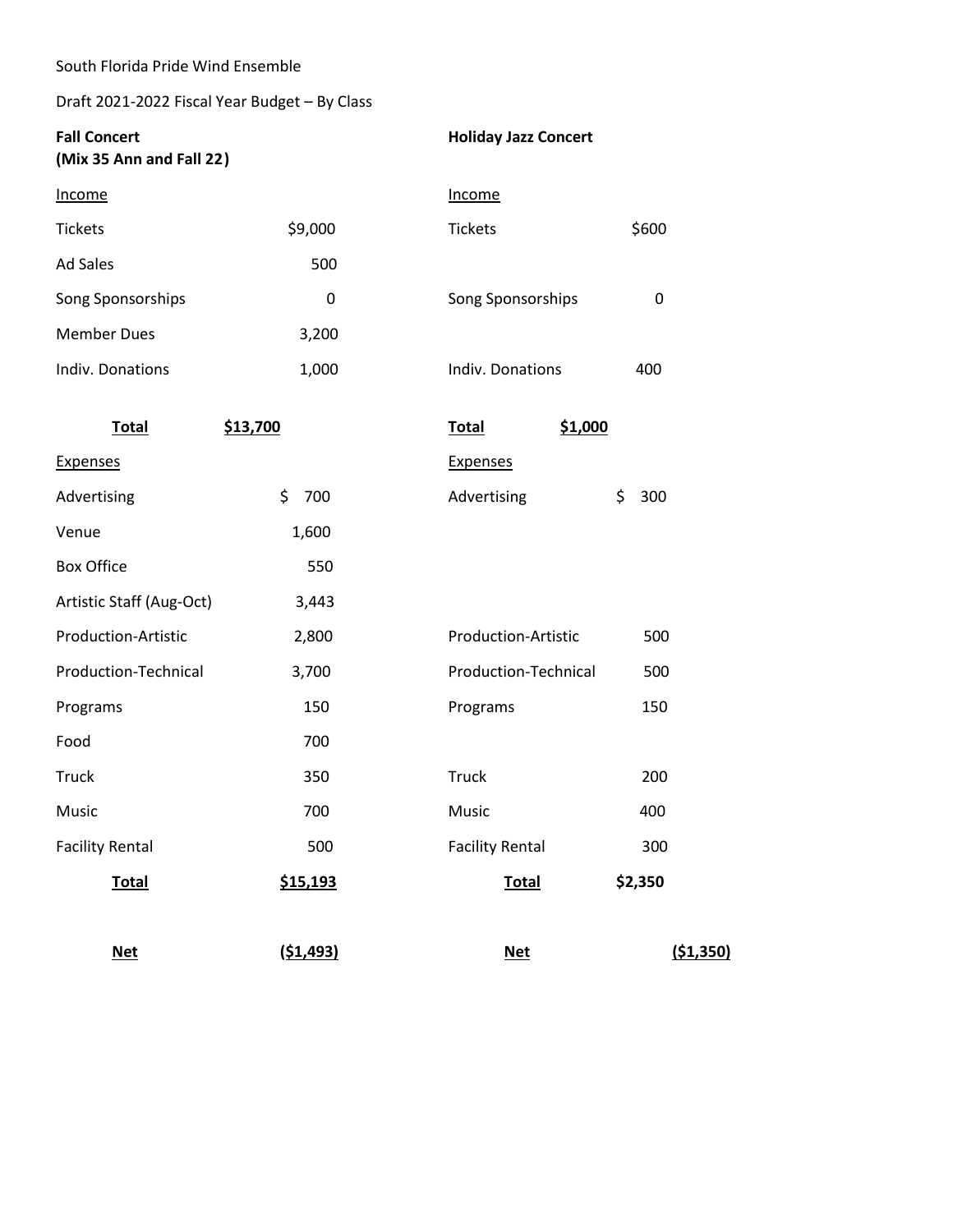#### **May Concert**

| Income             |         | Income             |          |
|--------------------|---------|--------------------|----------|
| <b>Tickets</b>     | \$6,000 | <b>Tickets</b>     | \$12,000 |
| Ad Sales           | 0       | Ad Sales           | 400      |
| Scholarships       | 12,000  | Song Sponsorships  | 600      |
| <b>Member Dues</b> | 2,400   | <b>Member Dues</b> | 2,800    |
| Registrations      | 1,200   | Indiv. Donations   | 800      |
|                    |         |                    |          |

**\$21,600 Total \$16,600** Expenses Expenses Advertising \$400 Advertising \$ 700 Venue 1,600 Venue 1,600 Box Office 550 Box Office 550 Artistic Staff (Jan-Feb) 2,295 Artistic Staff (Mar-May) 3,443 Production-Artistic 600 Production-Artistic 1,400 Production-Technical 1,200 Production-Technical 1,200 Programs \$ 1,400 Food 1,200 Food 700 Truck 350 Truck 350 Clinician 5,000 Scholarships 12,000 Music 700 Music 700 Facility Rental **300** Facility Rental 450 **Total \$26,345 Total \$12,493 Net (\$4,745) Net \$4,107 General** Income Expenses  $\text{Corp}$  Donations  $\text{S}$  1,400  $\text{Storage}$   $\text{S}$  3,180 Foundation Don 12,000 Website 420 State Grants 15,000 Insurance 2,230 Local Grants 15,000 Audit 15,000 Audit 15,000 Audit 15,000 Audit 15,000 Audit 16,000 Audit 16,000 Audit 16,000 **Total**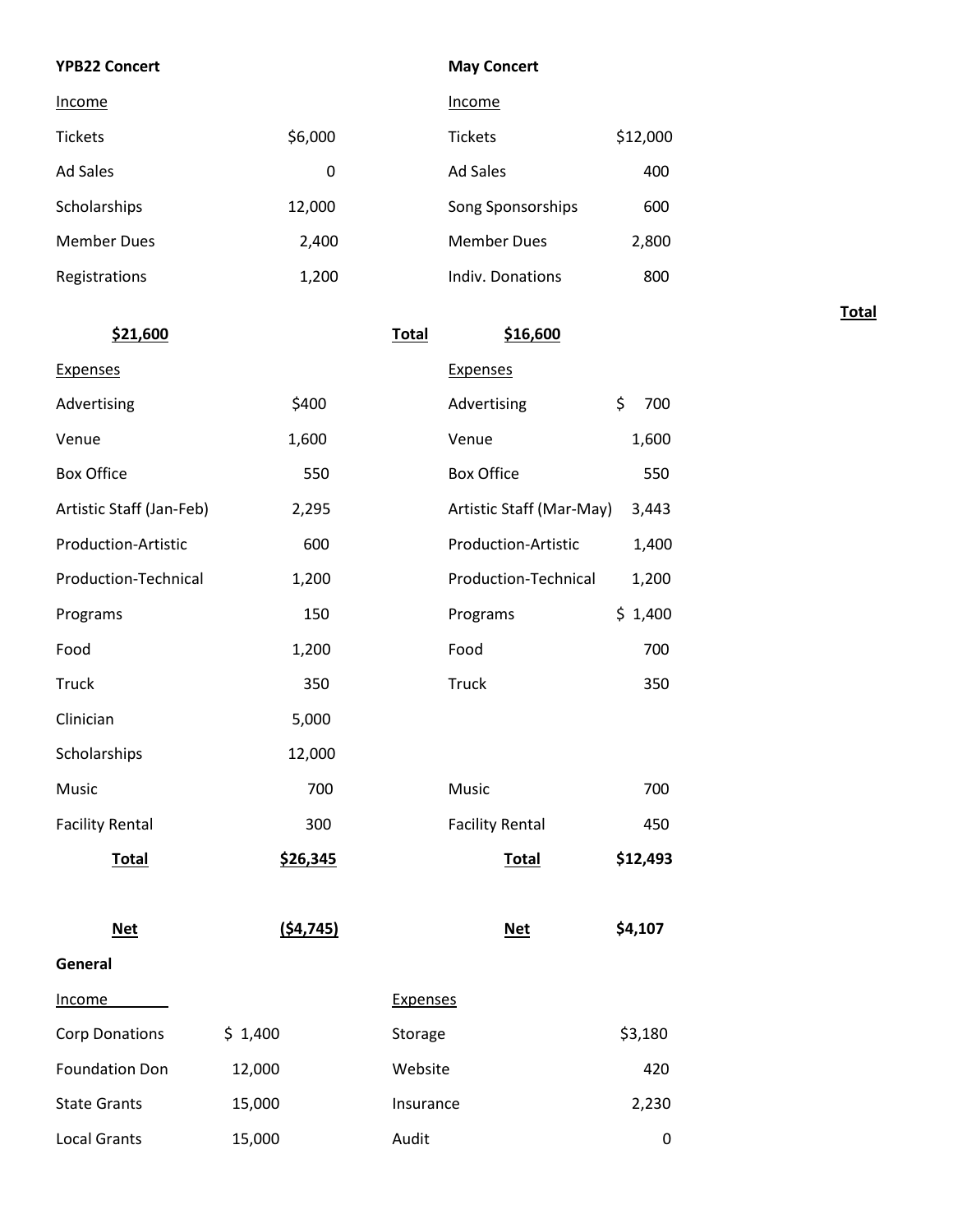| Indiv. Donations            | 8,500 |
|-----------------------------|-------|
| <b>Special Performances</b> | 1,000 |
| JSEF Apprec, Interest       | 800   |
| <b>PNC Visa Awards</b>      | 150   |
| Online Store                | 400   |
| <b>Annual Event</b>         | 1,700 |

|                             |          | <b>Net</b>                 | \$24,080 |
|-----------------------------|----------|----------------------------|----------|
|                             |          | <b>Total</b>               | \$31,870 |
|                             |          | Miscellaneous              | 1,725    |
|                             |          | Promotional                | 300      |
|                             |          | <b>Equipment Purchases</b> | 850      |
|                             |          | <b>CC</b> Fees             | 400      |
|                             |          | <b>Payroll Processing</b>  | 850      |
|                             |          | <b>Annual Event</b>        | 2,200    |
|                             |          | <b>Grant Writer</b>        | 1,600    |
| <b>Total</b>                | \$55,950 | <b>Managing Dir</b>        | 12,000   |
|                             |          | Artistic Staff (Nov-Dec)   | 2,295    |
| <b>Annual Event</b>         | 1,700    | Artistic Staff (Jun-July)  | 2,295    |
| <b>Online Store</b>         | 400      | <b>PBA Dues</b>            | 100      |
| <b>PNC Visa Awards</b>      | 150      | Postage                    | 50       |
| JSEF Apprec, Interest       | 800      | <b>Office Supplies</b>     | 175      |
| <b>Special Performances</b> | 1,000    | Licenses                   | 400      |
| Indiv. Donations            | 8,500    | <b>Paypal Processing</b>   | 800      |